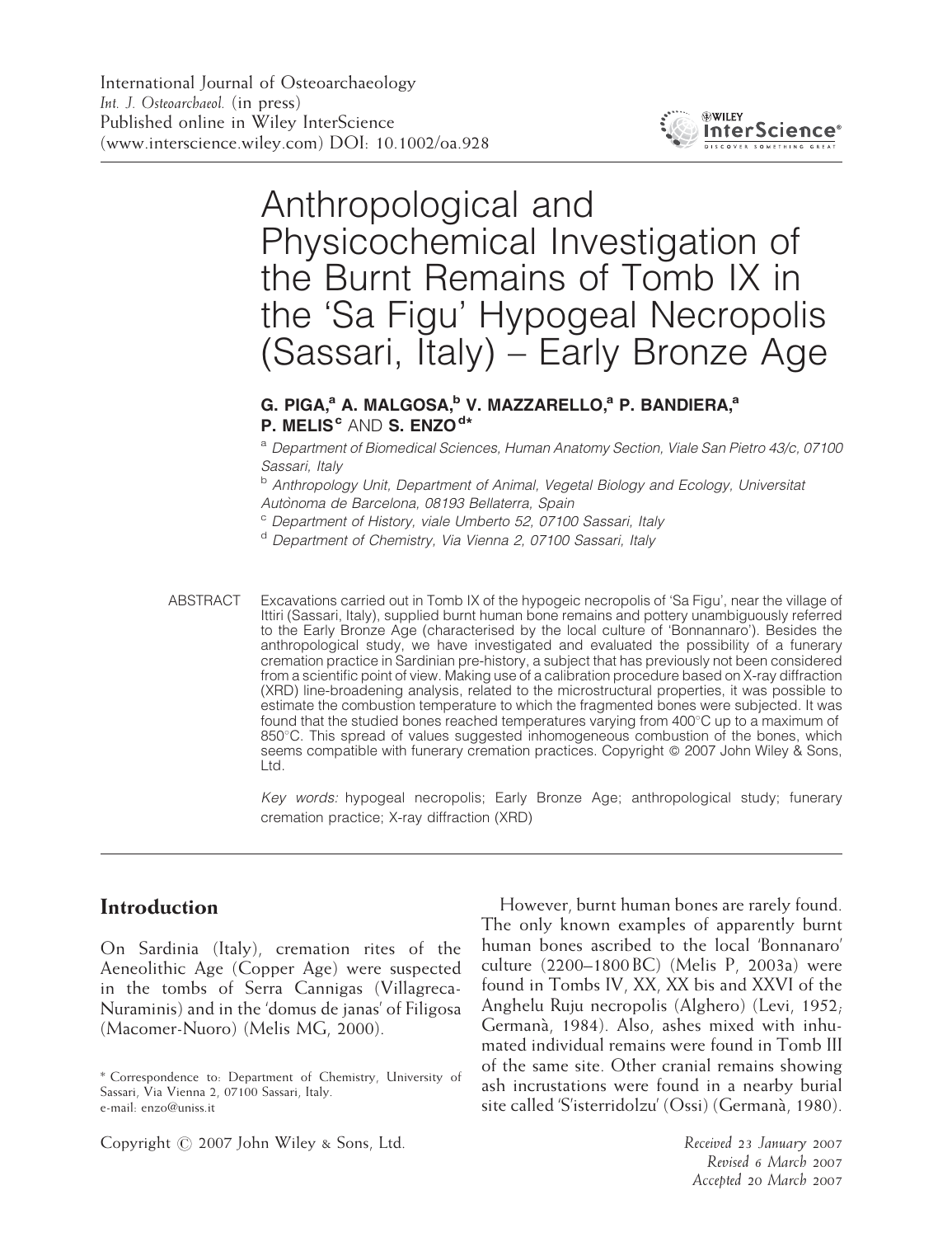Further evidence of fire was also observed in Tomb IX of 'Sa Figu' (Melis P, 2003b), which is the subject of the present work.

Apart from visual inspection, no scientific studies have hitherto been conducted in order to demonstrate or exclude cremation rites in Sardinia during the Bronze Age, probably because these hypothetical incinerations are very rare (Lilliu, 1988). In order to investigate the controversial occurrence of cremation on Sardinia in the Bronze Age, we present here a study by X-ray powder diffraction of the temperature to which some burnt bones from Sa Figu Tomb IX were subjected (Enzo et al., 2007). The methodology consists of a calibration procedure of the X-ray line broadening which is evaluated in a powder pattern of the bone biomineral hydroxylapatite. In the case of bones not subjected to any thermal treatment, the hydroxylapatite X-ray line broadening appears to be considerable but regularly diminishes as a function of the treatment temperature. Thus, from a careful evaluation of the X-ray line sharpening/broadening, the temperature can be estimated for the bones, which is of paramount importance even in forensic studies (Thompson, 2004, 2005), being related to the energy distribution of the firing process. With this procedure it is possible to estimate temperatures of treatment from  $300^{\circ}$ C up to ca. 1000 $\degree$ C with an uncertainty of  $\pm 30\degree$ C.

For comparative purposes, cremated reference bones from Sardinia (Amadasi & Branconi, 1965; Bartoloni, 1989) and Spain (Hernàndez et al., 1998) were also investigated (see Table 1). This allowed a close evaluation of the X-ray linebroadening properties of ancient bones which are known to be certainly cremated.

To perform the very accurate investigation required to answer properly the problem in hand, this work took full advantage of the latest progress in powder diffraction techniques both in terms of instrumentation and data evaluation.

# Archaeological context of Sa Figu Tomb IX

The prehistoric and protohistorical hypogeal necropolis of 'Sa Figu' is located on the northern side of the Coros plateau of Sardinia, NE of Ittiri village. Today the necropolis is made up of 11 existing tombs with traces of others now destroyed. Present archaeological excavations involve tombs II, IV, V, VIII, IX and X.

Some tombs belong to the 'domus de janas' class: the typical rock-cut tomb spread throughout the Sardinian prehistoric settlements and in use from the Late Neolithic to the Early Bronze Age. Other tombs of the same necropolis (IV, VII, VIII) were of the Nuragic period (Middle Bronze Age) as hypogeic burials of the 'Giant's Tomb' shape (so-called architectonic prospect domus). Tomb IX is a 'domus de janas' hypogeum which is excavated in a slightly sloping limestone area and was found without the original ceiling. The original plan included a small corridor (so-called dromos) into the first chamber (anti-cella). In the front wall, a little port-hole leads to the main

| Specimen              | Provenance                                                         | Chronology                         |
|-----------------------|--------------------------------------------------------------------|------------------------------------|
| Phoenician urn        | Necropolis of Monte Sirai<br>(Carbonia, Sardinia, Italy)           | 900–510 BC Phoenician culture      |
| IP-A 1962-2           | Necropolis of S'Illot des Porros<br>(S. Margalida, Majorca, Spain) | VI-II century BC talayotic culture |
| $IP - A$ 10           | Necropolis of S'Illot des Porros<br>(S. Margalida, Majorca, Spain) | VI-II century BC talayotic culture |
| $IP - A$ 11           | Necropolis of S'Illot des Porros<br>(S. Margalida, Majorca, Spain) | VI-II century BC talayotic culture |
| IP- B 13              | Necropolis of S'Illot des Porros<br>(S. Margalida, Majorca, Spain) | VI-II century BC talayotic culture |
| SM '03 urna iberica 1 | Necropolis of Sta Madrona<br>(Riba-roja, Ribera d'Ebre, Spain)     | IV-III century BC. Iberic culture  |
| SM '03 urna iberica 2 | Necropolis of Sta Madrona<br>(Riba-roja, Ribera d'Ebre, Spain)     | IV-III century BC. Iberic culture  |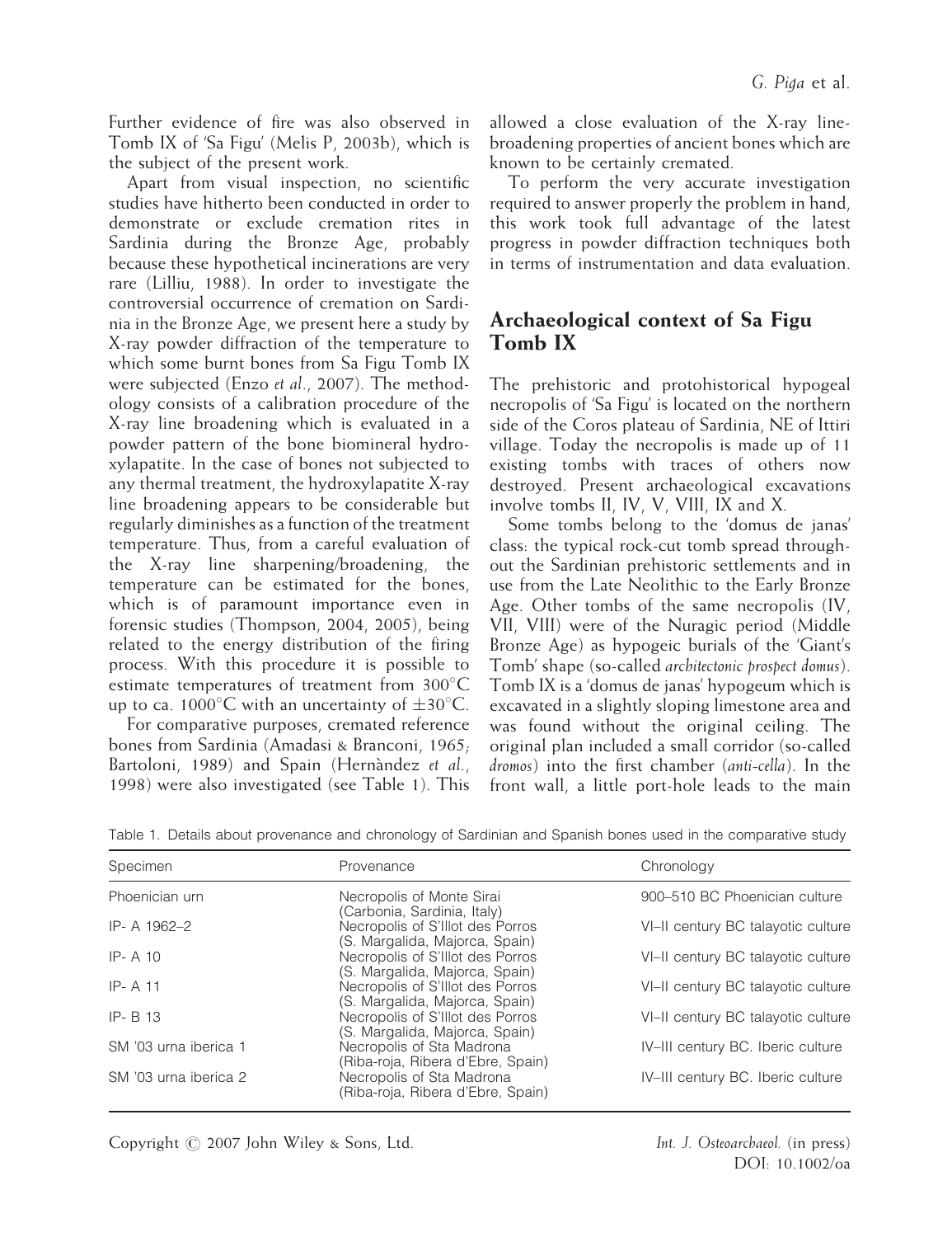

Figure 1. A plan view of the Sa Figu Tomb IX showing the absence of the ceiling. This figure is available in colour online at www.interscience.wiley.com/journal/oa.

room which has not yet been excavated by archaeologists (see Figures 1 and 2).

Excavations have involved only the dromos and the anti-cella. No significant materials were found in the dromos, whereas a meaningful context was discovered in the anti-cella. Remains of the Neolithic and Copper Age graves had already been removed in ancient times; only the latest burials (in the Early Bronze Age) were found and at that time it was possible that the tomb was already without the original rock ceiling. The anti-cella is 1.52 m wide and 1.22 long; the maximum remaining wall height is 0.65 m. The archaeological fill height was about 0.50 m.

From the excavation emerged a single significant cultural level, immediately below the surface, characterised by a bone concentration that was extremely fragmented and burnt. The depositional layer sat on a thin layer of ashes in contact with the basal pavement. The bones were accompanied by numerous pottery fragments whose shape could not be completely reconstructed. Only two very small pots (i.e. a little cup and a very small jar) were discovered almost intact, except for a little damage due to compaction. The collection of bones and pottery was surmounted by fragments of a calvarium that was partially reconstructed in the laboratory (see Figure 3).

Chronological evidence from the materials assign this burial to the Early/Middle Bronze Age (around the  $18^{th}$  century  $\overrightarrow{BC}$ ) in a final phase of



Figure 2. Plan and section of the Sa Figu Tomb IX.

Copyright  $\oslash$  2007 John Wiley & Sons, Ltd. Int. J. Osteoarchaeol. (in press)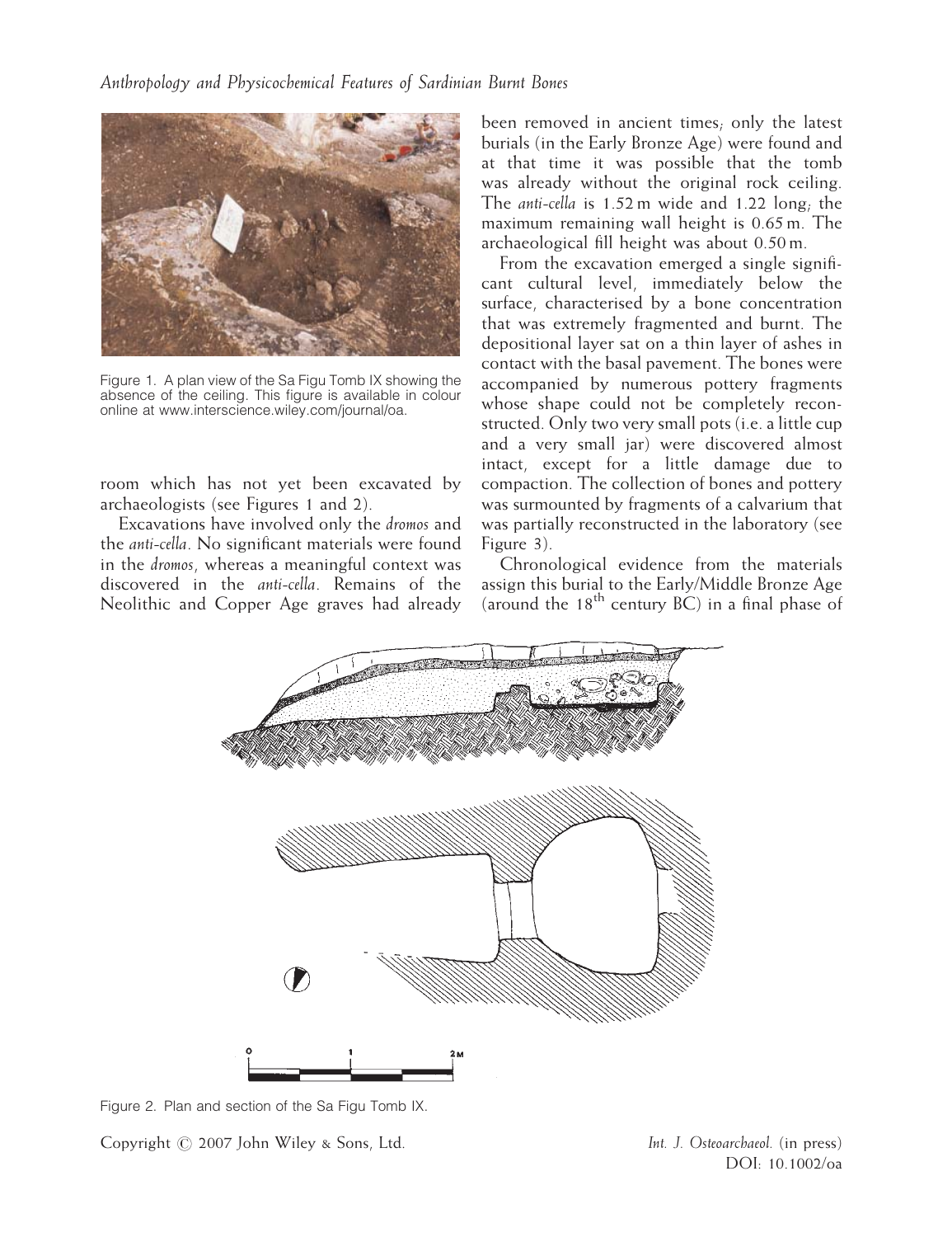

Figure 3. Calvarium partially reconstructed in the laboratory. The unit size is 5 cm. This figure is available in colour online at www.interscience.wiley.com/journal/oa.

the 'Bonnanaro' culture, the so-called 'Sant'Iroxi' from the hypogeum near Decimoputzu (Cagliari) excavated by Ugas (1999).

# Methods

We have investigated all the skeletal remains found in Sa Figu Tomb IX. Where possible, the osseous and dental remains have been reconstructed and classified in order to evaluate the characteristic features and the minimum number of individuals in the tomb. The latter was determined based on the occurrence of repeated skeletal elements or disagreements in size and age.

In order to establish the sex of single individuals, given the impossibility of observing the morphological features of the pelvis or cranium, nor to conduct the classic determinations in long bones, we follow the techniques of Ferembach et al. (1980) and Iscan & Kennedy (1989). The estimation of age at death was essentially based on the diaphysis size and, for subadults, from teeth formation and eruption according to Ubelaker (1989). For the dental identification we used the FDI World Dental Federation notation.

Powder X-ray diffraction (XRD) patterns were recorded with a Bruker D8 diffractometer in the Bragg-Brentano geometry using Cu  $K_{\alpha}$  radiation  $(\lambda = 1.54178 \text{ Å})$ . The X-ray generator worked at a power of 40 kV and 40 mA and the goniometer was equipped with a graphite monochromator in the diffracted beam. The resolution of the instrument (divergent and antiscatter slits of 0.5°) was determined using  $\alpha$ -SiO<sub>2</sub> and  $\alpha$ -Al<sub>2</sub>O<sub>3</sub> standards free from the effects of reduced crystallite size and lattice defects. The powder patterns were analysed according to the Rietveld method (Rietveld, 1967) using the programme MAUD (Lutterotti et al., 1998) running on a personal computer. It is worth noting that the methodology followed is based upon the same assumptions made by Bonucci & Graziani (1975), Shipman et al. (1984), Person et al. (1995) and Rogers & Daniels (2002), with the only difference being that in our work we have introduced the Rietveld method as the most suitable tool to analyse the whole diffraction patterns.

This approach involves a suitable physical and chemical model which is able to assess with the best precision and accuracy the broadening of the X-ray diffraction peak profiles, separating the effects due to the reduced crystallite size from the lattice strain.

# Results and discussion

#### General considerations on the bone collection

During excavations, the bones were clearly combusted, highly fragmented, and piled up randomly. The specimens were of rather homogeneous colours, with prevailing tones of brown, while some other fragments were dark grey and shades of violet. Looking to the exterior of the bones, we observed early fractures, mostly longitudinal, which are typical of fire treatment on dry bones (Holck, 1986; Etxeberria, 1994).

The combustion probably eliminated the collagen from the bones, causing distinct fragmentation of skeletal remains. However, it is not possible to exclude totally the role of diagenetic factors (Denys, 2002), manipulation and collection of remains (McKinley, 1994) (see Figure 4).

For Tomb IX we reject the hypothesis of body transportation from one sepulchre to another. If this was the case, then we should observe the

Copyright  $\oslash$  2007 John Wiley & Sons, Ltd. Int. J. Osteoarchaeol. (in press)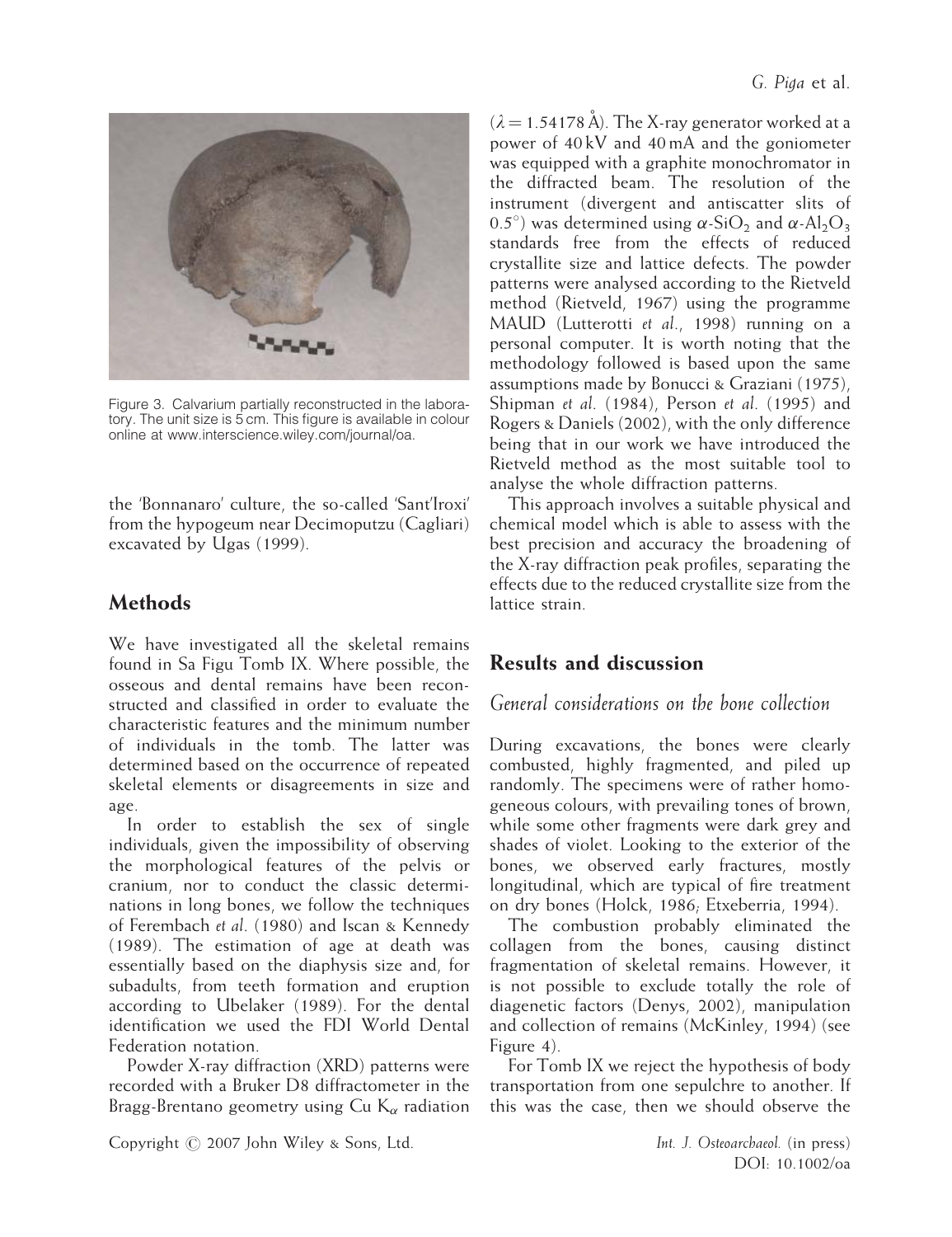

Figure 4. A view of humerus remains representative of the entire bone collection. The high fragmentation may be ascribed to fire treatment combined with taphonomic processes. This figure is available in colour online at www.interscience.wiley.com/journal/oa.

absence of some phalanges (see Figure 5), which are unlikely to be collected and integrally transported to another sepulchre after the body decomposition process. Also, a fine ash layer on the pavement demonstrates unequivocally that the skeletal remains were subjected to fire treatment in the place where they have been brought to light.

The absence of a sensible number of bone elements with a high percentage of compact



Figure 5. Phalanges retrieved from Tomb IX of ''Sa Figu''. The occurrence of these short bones strongly support the hypothesis that the bodies were burnt in-situ and were not transported from another sepulchre. This figure is available in colour online at www.interscience.wiley.com/ journal/oa.

texture (vertebrae, carpus and tarsus bones) may be justified by the extreme fragility and possible pulverisation of the spongy texture after fire treatment. Thus, fire in the same burial is the most probable hypothesis, although the relationship between burial rites and fire is not known. One possibility supports the use of fire as a purifying process in the mortuary rites.

Since the ceiling of the tomb was found destroyed and the bone remains could have been subjected to weathering for a long time, we should not disregard the hypothesis of an occasional fire, unrelated to any burial practices.

After separating the mostly fragmented and undefined remains from the rest of the bones of larger size, we have considered and analysed the collection according to Table 2. The minimum number of ascertained individuals derives from the analysis of 16 mental regions. The results are reported in Table 3.

Of the 16 identified persons, nine are adults and seven subadults. We were able to recognise the sex of seven individuals by observing the morphological and metric features of the mental region; we recognised four male and three female individuals, but the remaining bones were too small to proceed further.

In spite of the high number of subadults–about half of the total–such an evaluation does not agree with the post-cranial evidence because a large part of the diaphysis fragments belong to adults. In any case, an important bias emerges for children, including infants as well as children aged 1 to 5 years. According to the typical indices of mortality, particularly those from ancient settlements (Hoppa & Vaupel, 2002), it is singular to find a high percentage of infants belonging to class II (4/7, 57%) and class I (1/7, 14%) without any individual less than a year old or perinatal. The absence of infant remains may be interpreted either as a census error due to taphonomic reasons, or to different funerary practices involving the separation of baby bodies.

In this context, it is likely that the small bone size, combined with weathering processes, prevent their correct recovery and recognition to the point that, in practice, they may not be included in the archaeological record. The absence of significant quantities of infant individuals may also be related to the fact that they were not

Copyright  $\oslash$  2007 John Wiley & Sons, Ltd. Int. J. Osteoarchaeol. (in press)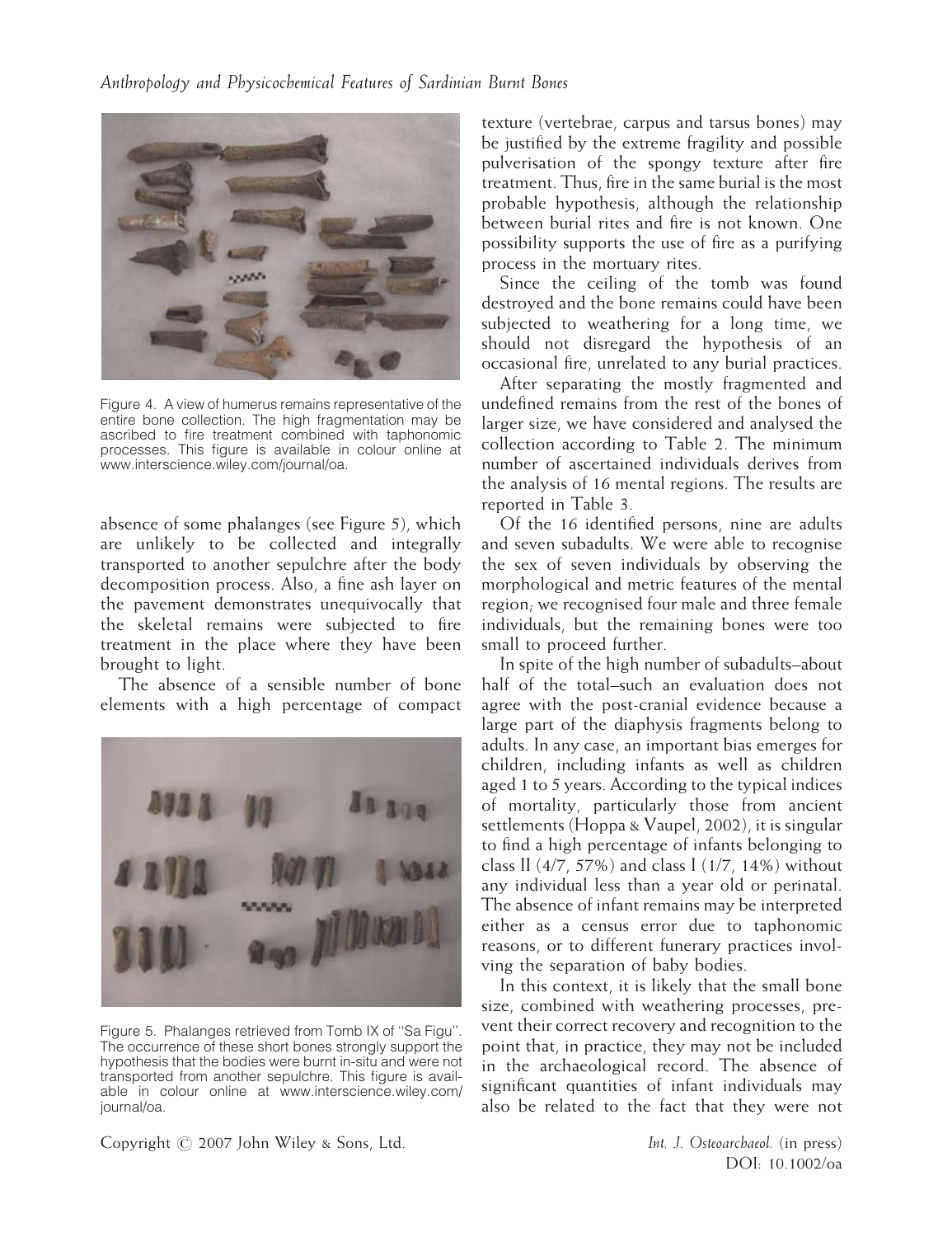| Skeletal bones                                   | Right<br>side   | Left<br>side              | <b>Not</b><br>classified | Total         | Adult               | Sub-adult                    |                |                 | Minimum<br>likely number<br>of individuals |
|--------------------------------------------------|-----------------|---------------------------|--------------------------|---------------|---------------------|------------------------------|----------------|-----------------|--------------------------------------------|
| Cranium<br>Mandible                              |                 |                           |                          | 321<br>38     | 9                   | 7                            | 3              | 4               | $\overline{9}$<br>16                       |
| Vertebra<br>Teeth<br>Rib                         | 30              | 24                        | 22<br>31                 | 5<br>76<br>31 |                     |                              |                |                 | 3                                          |
| Clavicle                                         | 6               | 7                         | 13                       | 26            |                     |                              |                |                 | 7                                          |
| <b>Humerus</b><br>Radius                         | 5<br>4          | $9$<br>7                  | 13                       | 27<br>11      | 4<br>$\,$ 6 $\,$    | $\mathbf{2}$<br>$\mathbf{1}$ |                | 4<br>$\sqrt{4}$ | 10<br>7                                    |
| Cubitus<br>Carpus                                | $\hbox{9}$<br>3 | 9<br>1                    |                          | 18<br>4       | 9                   |                              | $\overline{4}$ | 6               | $\begin{array}{c} 9 \\ 2 \\ 2 \end{array}$ |
| Maniphalanx<br>Pelvis                            |                 | 3                         | 37<br>13                 | 41<br>13      |                     |                              |                |                 |                                            |
| Femur                                            | 7               | 5<br>$\overline{c}$       |                          | 12            | $\overline{4}$<br>3 |                              | 2              | 2               | $\overline{4}$<br>3                        |
| Patella<br>Tibia<br>Fibula                       | $\overline{2}$  |                           | 1                        | 5             |                     |                              |                |                 |                                            |
| Tarsus                                           | 6               | $\ensuremath{\mathsf{3}}$ |                          | 9             | 6                   |                              |                |                 | 6                                          |
| Pediphalanx<br>Unrecognised<br>fragments (<2 cm) | $\overline{c}$  | $6\phantom{1}6$           |                          | 17<br>423     | 5                   | 1                            |                |                 | 6                                          |
| Total number of<br>examined bones                |                 |                           |                          | 1075          |                     |                              |                |                 |                                            |

Table 2. Classification of fragmented bones belonging to the Sa Figu tomb IX

buried with the other individuals of the population (Barrial, 1989).

Nevertheless, keeping in mind the infant class values determined for ancient necropoli (Alesan et al., 1999), the infant mortality of greater than 50% in the Sa Figu Tomb IX appears to be very high (Weiss, 1973), possibly on account of hard life conditions for this community.

#### XRD study of specimens from Sa Figu Tomb IX

For the comparative study of structural and microstructural properties of burnt bones, 12 bone fragments, which were numbered progressively, were chosen from the Sa Figu remains of Tomb IX. This selection was made taking into account the diversity of colours, shades and textures. Bones certainly subjected to cremation from Spanish and Sardinian sites were used for reference (see Table 1).

The XRD patterns of our specimens from Tomb IX are reported in Figure 6. On the left-hand side, starting from the bottom we can observe that specimen no. 4 is made up of two phases: hydroxylapatite  $Ca<sub>5</sub>(PO<sub>4</sub>)<sub>3</sub>(Cl,F,OH)$  for more than 60 wt%, while the remaining 40 wt% is calcite  $CaCO<sub>3</sub>$ . We do not possess a credible explanation for the high percentage of the latter mineral. At the moment we attribute calcite to an exogenous origin with respect to the osseous material, since the presence of carbonate units  $CO_{3}^{2-}$  that may substitute for phosphate groups  $P\check{\mathrm{O}}_{4}^{3-}$  in the apatite structure amount to not more than 7–8 wt% (Wopenka & Pasteris, 2005).

Concerning the apatite mineral, we have verified that the monoclinic structural phase is better than the hexagonal phase in order to account for the experimental data points for all samples here investigated (Wilson et al., 1999). As can be seen from the patterns, the apatite peak profiles are considerably broadened due to a marked nanocrystalline structure with high lattice disorder in the sample.

Sample numbers 3, 7 and 10 have very similar patterns. All diffraction peaks are attributable to hydroxylapatite and no traces of calcite are discernible. We may note that in this case the line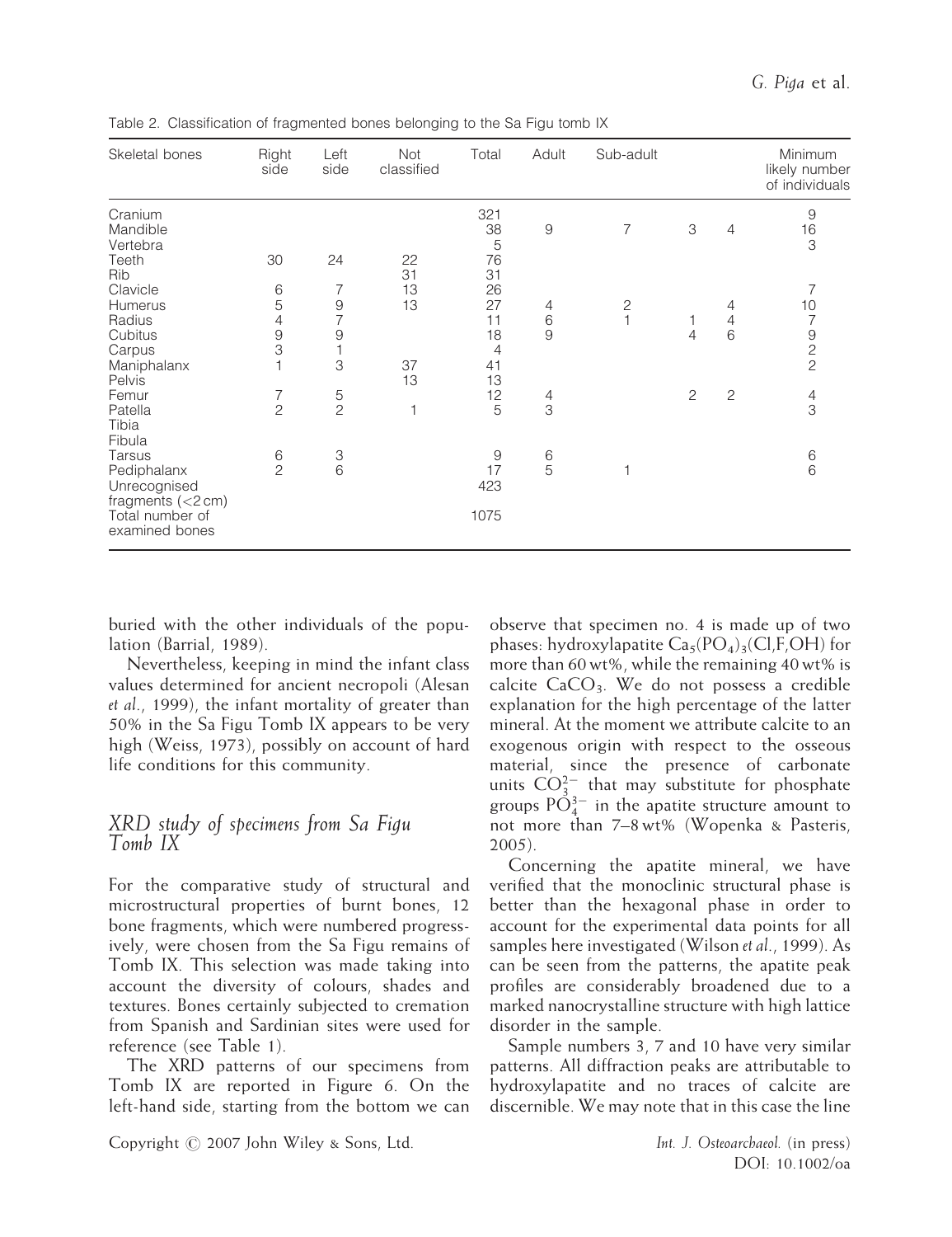#### Anthropology and Physicochemical Features of Sardinian Burnt Bones

| Individual<br>identification<br>code | Age             | Sex            | <b>Notes</b>                                                                                                                                                                                                                                                        |
|--------------------------------------|-----------------|----------------|---------------------------------------------------------------------------------------------------------------------------------------------------------------------------------------------------------------------------------------------------------------------|
| <b>SF.T9.M1</b>                      | Adult           | Male           | Left hemimandible. Alveolus pathology. The 41 and<br>42 alveolus are undergoing reabsorbtion; there is<br>a likely reabsorbtion of 43.                                                                                                                              |
| <b>SF.T9.M2</b>                      | Adult           | Male           | Left hemimandible Reabsorbtion of 36 and 37:<br>root of 33 and alveolus of 31,32, 34, 35. The 41<br>is undergoing reabsorbtion.                                                                                                                                     |
| SF.T9.M3                             | Adult           | Not determined | Two separate fragments of left and right hemimandible<br>from the same person. In the right side there are the<br>alveolus of 41 and 47, 42, 43, 44, 45, 46 are maintained;<br>likely infection below 43. Alveolus from 34 to 37 are<br>preserved in the left side. |
| <b>SF.T9.M4</b>                      | Adult           | Not determined | Right hemimandible. Alveolus from 41 to 47 are found;<br>45 is maintained                                                                                                                                                                                           |
| <b>SF.T9.M5</b>                      | Adult           | Female         | Mental region between alveolus 35 and 45                                                                                                                                                                                                                            |
| SF.T9.M6                             | Adult           | Female         | Mental region between alveolus 32 and 33                                                                                                                                                                                                                            |
| SF.T9.M7                             | Adult           | Male           | Mental region                                                                                                                                                                                                                                                       |
| SF.T9.M8                             | Adult           | Male           | Mental region between alveolus 33 and 42                                                                                                                                                                                                                            |
| SF.T9.M9                             | Adult           | Female         | Left hemimandible. The alveolus from 43 to 37 are found;                                                                                                                                                                                                            |
|                                      |                 |                | only the roots of 32 and 36 are also present                                                                                                                                                                                                                        |
| SF.T9.M10                            | 9-10 years old  | Not determined | Left hemimandible The 33 and 34 are not erupted.<br>32, 35, 36, 37 are maintained.                                                                                                                                                                                  |
| <b>SF.T9.M11</b>                     | 9-10 years old  | Not determined | Left hemimandible. 34 and 35 are not erupted                                                                                                                                                                                                                        |
| SF.T9.M12                            | 10-11 years old | Not determined | Left hemimandible. It shows 46 and 85 roots, the 37 is<br>not erupted. The alveolus of 34 and the crown of 35 are<br>maintained.                                                                                                                                    |
| <b>SF.T9.M13</b>                     | 3-4 years old   | Not determined | Right hemimandible. The root of 83 is maintained.                                                                                                                                                                                                                   |
| SF.T9.M14                            | 5-7 years old   | Not determined | Mental region. Crowns of 34 and 44 are maintained.                                                                                                                                                                                                                  |
| <b>SF.T9.M15</b>                     | Not determined  | Not determined | Mental region. The individual is certainly more than<br>1 year old.                                                                                                                                                                                                 |
| SF.T9.M16                            | 10-11 years old | Not determined | Mental region. Alveolus 81–74 are maintained.                                                                                                                                                                                                                       |

|  |  |  |  |  |  | Table 3. Detailed analysis of mandible fragments that determined the minimum number of individuals |  |  |  |  |  |
|--|--|--|--|--|--|----------------------------------------------------------------------------------------------------|--|--|--|--|--|
|--|--|--|--|--|--|----------------------------------------------------------------------------------------------------|--|--|--|--|--|

broadening is slightly less than in the previous pattern. This effect is clearly assigned to a wider extension of the coherent domains of diffraction and/or to a lower amount of lattice strain.

Analogously, sample numbers 5, 2 and 1 (in the right-hand plot) may be envisaged in a third group of similar structure and microstructure properties, with a further increase in crystallite size and reduction of lattice disorder. Even in this case, hydroxylapatite is the only phase present. The same is also true for fragments of specimen numbers 11, 12, 9 and 6, where we can note further peak sharpening with respect to the previously examined series.

This process of peak sharpening (i.e. further growth of the coherent domain of diffraction and a decreased lattice strain) is even more evident for sample no. 8. We may notice in this specimen a weak additional contribution from calcite, which

was estimated at 5.0 wt% using the Rietveld method. The relatively good agreement between experimental and calculated models constitutes our starting point for the next correlations for the possible thermal treatment to which the bones were subjected.

The evolution of these growth processes for the crystallite size of apatite of human and animal bones is normally followed in the archaeological environment making reference to an angular range of the 2 $\theta$  diffraction angle from 30 $\degree$  to 39 $\degree$ . In this angular range, Person et al. (1995) have defined a crystallinity index of the bone specimens, which was used to establish a correlation with the temperature of treatment.

Table 4 reports the crystallite size and lattice strain values for the series of samples here examined. As expected from the line-broadening evolution, for sample no. 4 the average crystallite

Copyright  $\oslash$  2007 John Wiley & Sons, Ltd. Int. J. Osteoarchaeol. (in press)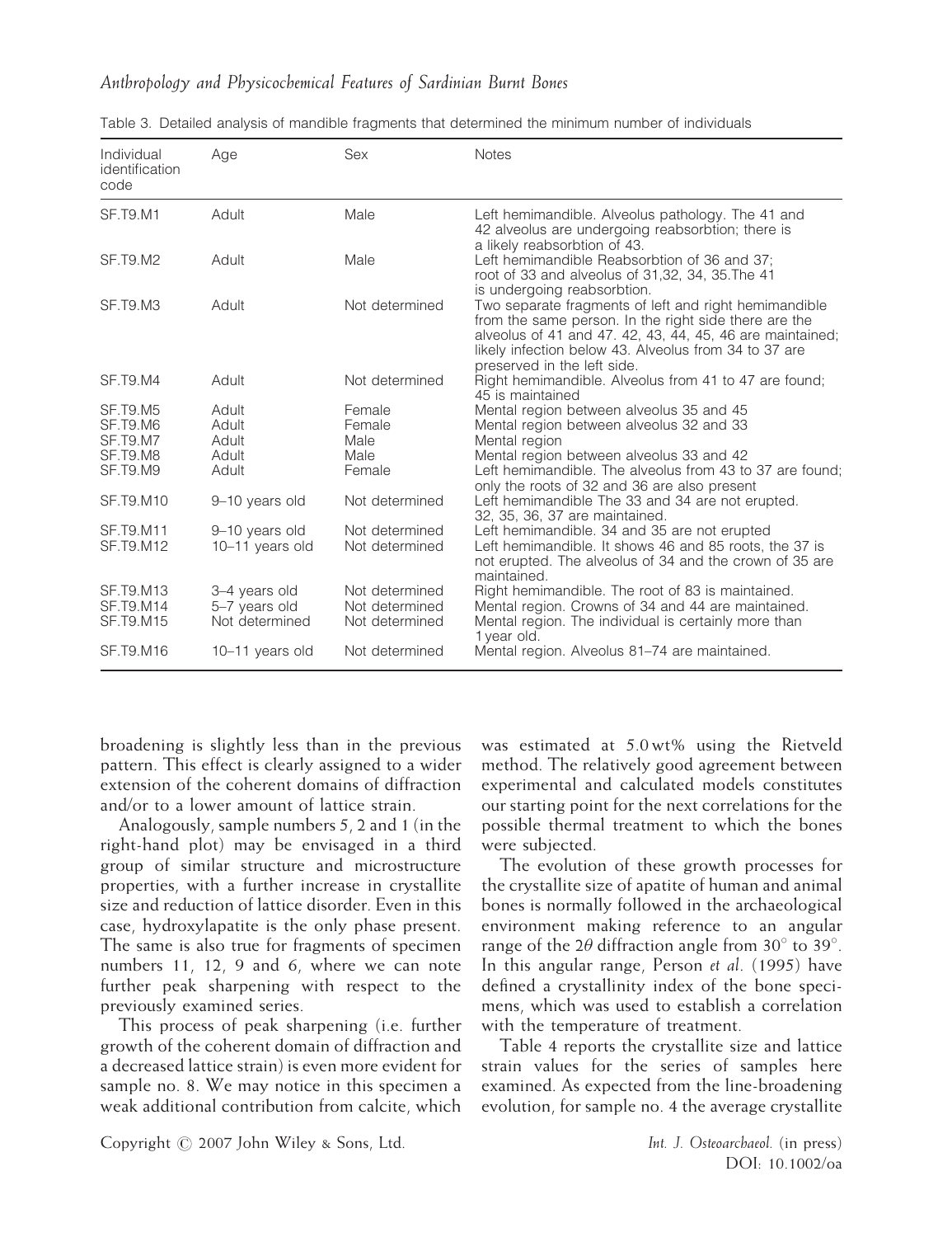

Figure 6. The XRD patterns of the 12 specimens from Sa Figu Tomb IX, ordered by increasing average crystallite size from bottom to top and from left to right respectively. The large peak broadening associated with the hydroxylapatite phase of sample no. 4 evolves progressively through the various specimens ending with sample no. 8, where a considerable sharpening of the X-ray peaks is evident. This figure is available in colour online at www.interscience. wiley.com/journal/oa.

size turns out to be  $180 \text{\AA}$ , and it grows progressively up to  $540\text{\AA}$  for sample no. 8. Conversely, there is not such a definite regular trend for the lattice strain, which in any case seems to diminish progressively according to the way the samples are ordered.

In order to evaluate the temperature to which the bones were presumably subjected, it is necessary to make reference to a calibration that was worked out with a sample bone subjected to selected temperatures of cremation (Enzo et al., 2007). Applying this calibration and keeping in mind the uncertainty involved in the procedure, we have estimated the temperature to which our bones were presumably subjected, as reported in the right-hand column of Table 4. As can be seen,

Table 4. The domain size and lattice disorder of hydroxylapatite microcrystals and the corresponding temperatures of treatment, according to our calibration procedure reported in Enzo et al. (2007)

| Sample code | Average crystallite size/ $\AA$ ( $\pm$ 20) | Lattice disorder/ $10^{-3}$ | Temperature/ $\degree$ C ( $\pm$ 30 $\degree$ C) |  |  |  |  |
|-------------|---------------------------------------------|-----------------------------|--------------------------------------------------|--|--|--|--|
|             | 180                                         | 2.0                         | No burning                                       |  |  |  |  |
|             | 240                                         | 1.2                         | >400                                             |  |  |  |  |
| 10          | 240                                         | 1.8                         | >400                                             |  |  |  |  |
|             | 260                                         |                             | 550                                              |  |  |  |  |
| 5           | 270                                         | 1.5                         | 600                                              |  |  |  |  |
|             | 280                                         | 1.5                         | 670                                              |  |  |  |  |
|             | 285                                         | 1.2                         | 690                                              |  |  |  |  |
|             | 290                                         | 2.0                         | 710                                              |  |  |  |  |
| 12          | 300                                         | 0.8                         | 750                                              |  |  |  |  |
| 9           | 340                                         | 1.3                         | 800                                              |  |  |  |  |
| 6           | 355                                         | 1.4                         | 820                                              |  |  |  |  |
| 8           | 540                                         | 0.5                         | >850                                             |  |  |  |  |

DOI: 10.1002/oa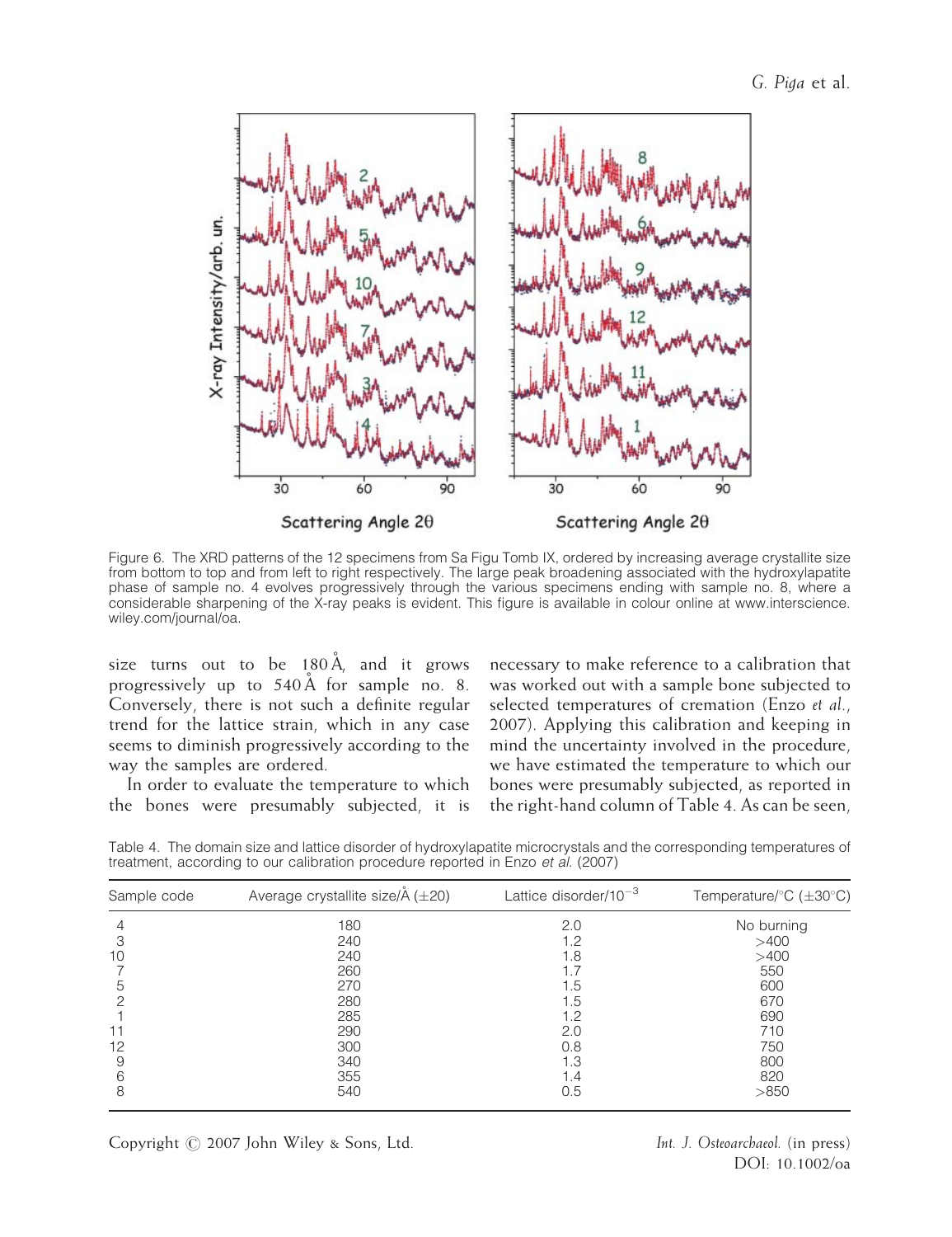the temperature associated with sample no. 8 is ca.  $850^{\circ}$ C which is of a certain relevance, while for the other groups of bones the temperatures of treatment appear to be lower, except for sample no. 4 which is not burnt at all.

#### Comparative study of cremated bones

A comparison of XRD patterns was undertaken with other bones for which previous studies (Enzo et al., 2007) concluded that they were very likely subjected to cremation. Figure 7 shows the six XRD patterns of the IP and SM series of bones and the pattern of a Phoenician urn bone (top curve). We should note that sample IP-A1962-2 (a cranium fragment) originally contained a considerable amount of exogenous calcite that

we have removed from the bone. The main mineral is of course hydroxylapatite, but for SM 1 and 2 samples, small amounts of calcite and perhaps dolomite were also found (<10.0 wt%). As can be seen, the lines for specimen IP-B13 (curve at the bottom) show considerable broadening, on account of the small crystallite size and large lattice strain. This is typical of bones which have not been subjected to significant cremation or heat treatment, as can be deduced by making reference to the previously cited calibration (Enzo et al., 2007) – see Table 4. Moreover, this result is also in accordance with morphological characteristics of the bone (dark brown colour and non-crystalline texture). In any case, the present level of broadening could still be the



Scattering Angle 20

Figure 7. A comparison of XRD powder patterns of cremated bones retrieved from urns and incineration circles of Spain and Sardinia (Phoenician urn). It is clear that all specimens except for IP-B13 have been subjected to a high-temperature thermal treatment, as shown by the sharp diffraction peaks. This figure is available in colour online at www.interscience.wiley.com/journal/oa.



Figure 8. The XRD patterns of cremated bones from Sardinia and Spain as in the previous figure, when plotted in the 'typical' angular range from 30 $^{\circ}$  to 38 $^{\circ}$  in 2 $\theta$ , where it is customary to calculate a so-called crystallinity index. Again, it is evident that sample IP-B13 displays significant peak broadening with respect to the remaining specimens on account of the weak thermal treatment received. This figure is available in colour online at www.interscience. wiley.com/journal/oa.

Copyright  $\oslash$  2007 John Wiley & Sons, Ltd. Int. J. Osteoarchaeol. (in press)

DOI: 10.1002/oa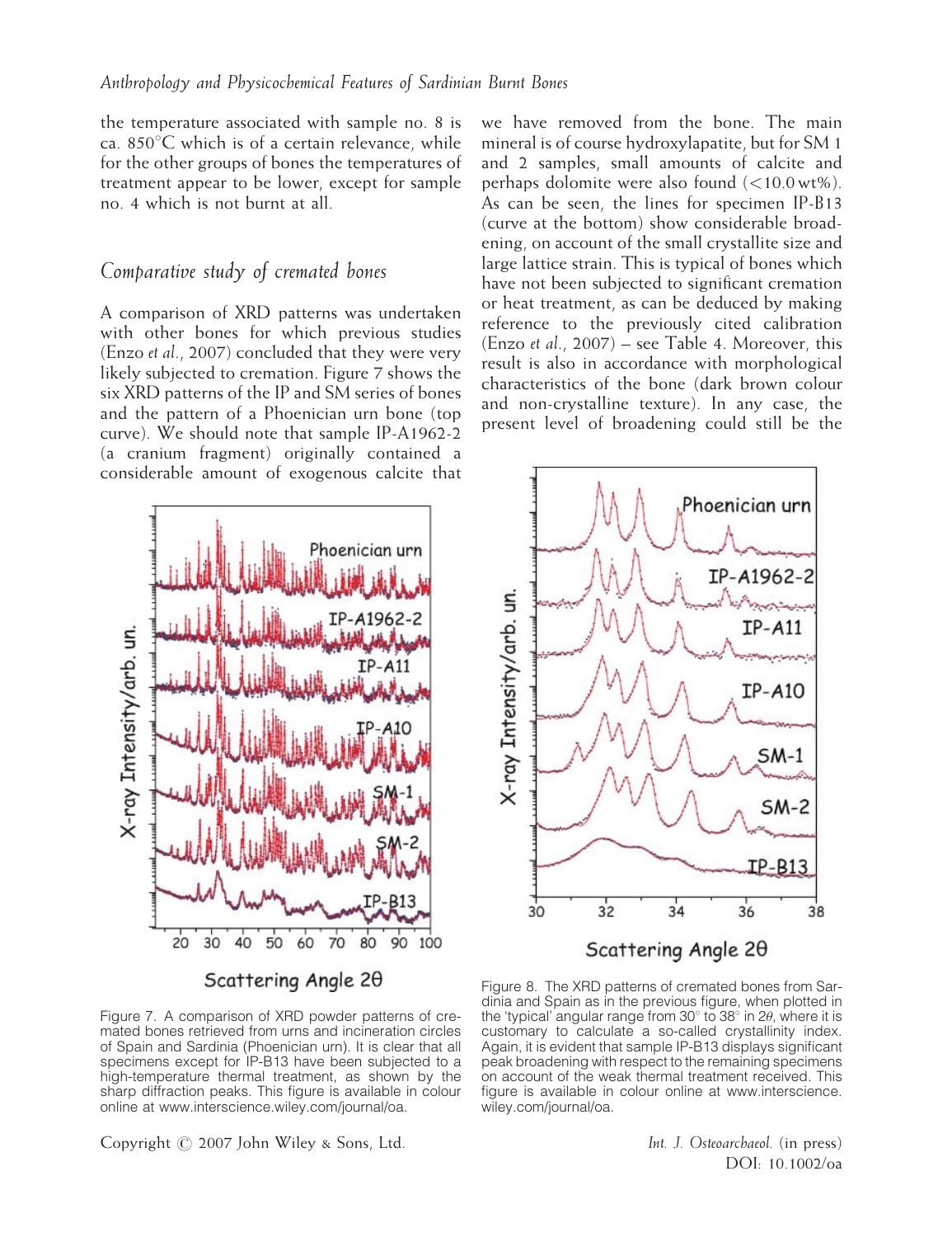result of inhomogeneous cremation of the body (Etxeberria, 1994)

The rest of specimens (IP-A10, IP-A11 and IP-A1962-2, SM1, SM2 respectively) show noticeable sharpening of the peaks, which is comparable to that of the Phoenician urn reported by us recently. Other authors (Bonucci & Graziani, 1975; Person et al., 1995) inferred the temperature of treatment from the sharpening of the X-ray diffraction pattern, expressed as a crystallinity index from analysis in the angular range from  $30^{\circ}$  to  $38^{\circ}$  in 2 $\theta$ . The whole patterns are zoomed into this range in Figure 8 just for comparison with this method. It may be concluded that even the 'classic' approach conveys the same degree of information as for the cremation. The imperfect alignment of corresponding hydroxylapatite peaks for various specimens may be due to imperfect positioning of powdered specimens in the diffractometer, and/ or slight differences in the lattice parameters of the monoclinic phase. Even for these two specimens, the temperature of treatment is estimated as between 800 and  $850^{\circ}$ C.

# **Conclusions**

The bone remains found in Sa Figu Tomb IX are part of a Sardinian human group composed of at least 16 individuals. It was established that the bones correspond to individuals of both sexes and different ages. The colour and texture of the remains show that the bones were burnt.

Absence of irregular lengthwise splitting, transverse fractures, and the marked warping typical from green-burnt bones, are concurrent observations suggesting that the fire occurred on dry bones.

The bones from Sardinian and Spanish cinerary urns (with just one exception) that were used for reference show quite homogeneous temperatures of firing (exceeding  $800^{\circ}$ C), intuitively suggesting that a cremation involves a high-temperature treatment. These values are presumably reached when the body is reduced to just a few fragmented bones and ashes The temperature treatment determined on selected bones from Sa Figu Tomb IX, in the range of 400 to  $850^{\circ}$ C according to XRD, does not appear homogeneous.

It is hard to state absolutely whether the fire in Sa Figu Tomb IX was used for crematory rites. Certainly the high temperatures determined especially for samples 8, 6 and 9 are compatible with a crematory treatment. The observed range of temperature suggests the occurrence – although imperfect  $-$  of an *in situ* fire treatment. On the other hand we cannot exclude entirely the possibility of occasional fires occurring after the destruction of the hypogeum ceiling.

# References

- Alesan A, Malgosa A, Simo C. 1999. Looking into the demography of an Iron Age population in the Western Mediterranean. I. Mortality. American Journal of Physical Anthropology 110: 285–301.
- Amadasi MG, Brancoli I. 1965. In La Necropoli; Monte Sirai II. Centro di Studi Semitici: Rome; 95–121.
- Barrial O. 1989. El paradigme de les 'inhumacions infantils' i la necessitat d'un nou enfocament teòric. CPAcast 14: 9–17.
- Bartoloni P. 1989. Monte Sirai. Sardegna Archeologica, Guide e Itinerari 10. Carlo Delfino editore: Sassari.
- Bonucci E, Graziani G. 1975. Comparative thermogravimetric X-ray diffraction and electron microscope investigations of burnt bones from recent, ancient and prehistoric age. Atti della accademia Nazionale dei Lincei, Rendiconti, classe di scienze fisiche, matematiche e naturali 59: 517–532.
- Denys C. 2002. Taphonomy and experimentation. Archaeometry 44: 469–484.
- Enzo S, Bazzoni M, Mazzarello V, Piga G, Bandiera P, Melis P. 2007. A study by thermal treatment and X-ray powder diffraction on burnt fragmented bones from Tombs II, IV and IX belonging to the hypogeic necropolis of ''Sa Figu'' near Ittiri-SS (Sardinia-Italy). Journal of Archaeological Science, in press.
- Etxeberria F. 1994. Aspectos macroscópicos del hueso sometido al fuego. Revisión de las cremaciones descritas en el País Vasco desde la Arqueología. Munibe 46: 111–116.
- Ferembach D, Schwidetzky I, Stloukal M. 1980. Recommendations for age and sex diagnoses of skeletons. Journal of Human Evolution 9: 517–549.
- Germanà F. 1980. Crani della 1º Età del Bronzo di S'Isterridolzu-Ossi nel contesto umano paleosardo recente. Atti del XX Congresso Internazionale d'Antropologia e Archeologia Preistorica, Cagliari, 377–384.

Copyright  $\oslash$  2007 John Wiley & Sons, Ltd. Int. J. Osteoarchaeol. (in press)

DOI: 10.1002/oa